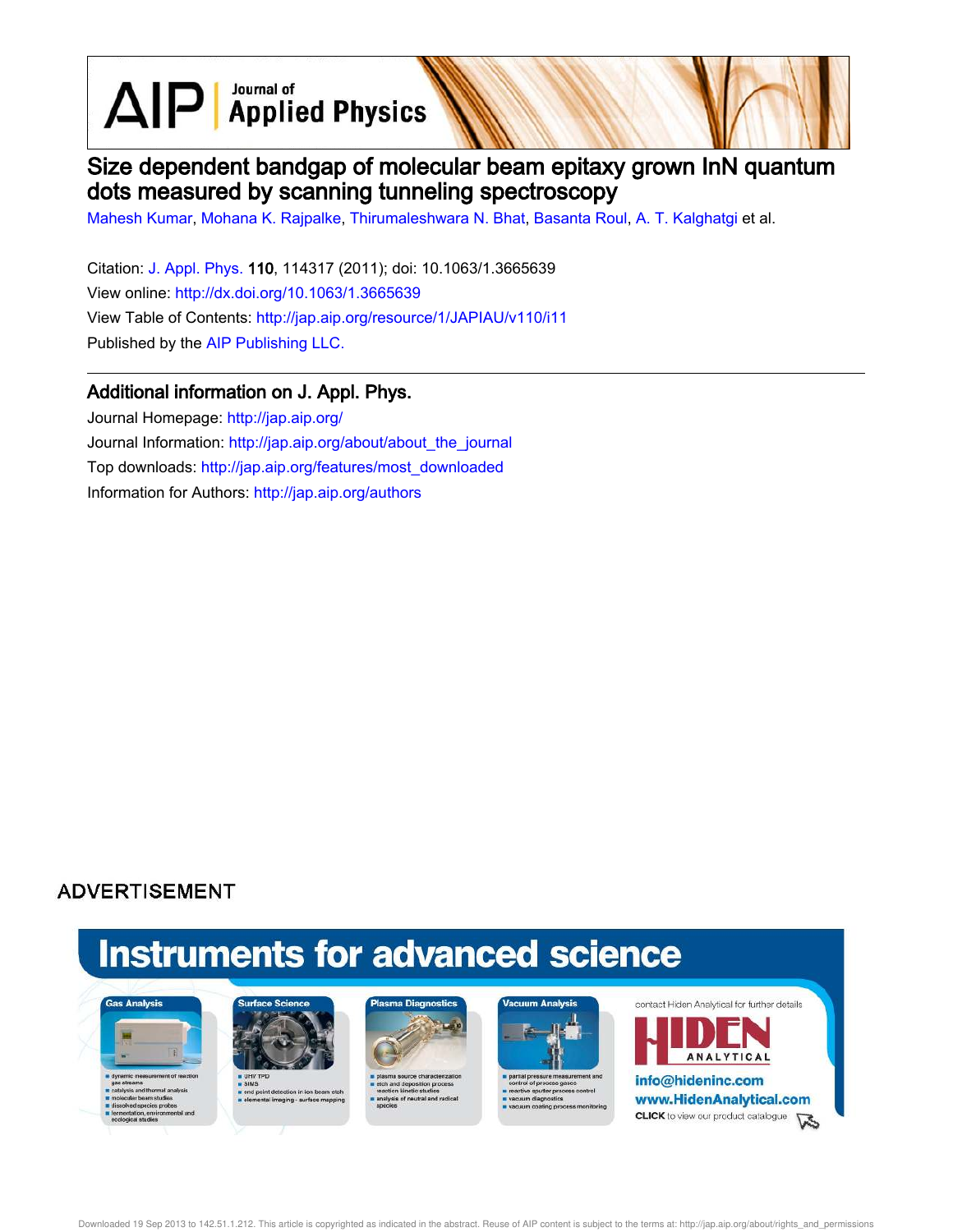## Size dependent bandgap of molecular beam epitaxy grown InN quantum dots measured by scanning tunneling spectroscopy

Mahesh Kumar,<sup>1,2</sup> Mohana K. Rajpalke,<sup>1</sup> Thirumaleshwara N. Bhat,<sup>1</sup> Basanta Roul,<sup>1,2</sup> A. T. Kalghatgi,<sup>2</sup> and S. B. Krupanidhi<sup>1,á)</sup>  $1$ Materials Research Centre, Indian Institute of Science, Bangalore-560012, India

 $2$ Central Research Laboratory, Bharat Electronics, Bangalore-560013, India

(Received 2 February 2011; accepted 7 November 2011; published online 9 December 2011)

InN quantum dots (QDs) were grown on Si (111) by epitaxial Stranski-Krastanow growth mode using plasma-assisted molecular beam epitaxy. Single-crystalline wurtzite structure of InN QDs was verified by the x-ray diffraction and transmission electron microscopy. Scanning tunneling microscopy has been used to probe the structural aspects of QDs. A surface bandgap of InN QDs was estimated from scanning tunneling spectroscopy (STS) *I-V* curves and found that it is strongly dependent on the size of QDs. The observed size-dependent STS bandgap energy shifts with diameter and height were theoretical explained based on an effective mass approximation with finite-depth square-well potential model. © 2011 American Institute of Physics. [doi:10.1063/1.3665639]

## I. INTRODUCTION

InN is an interesting and potentially important semiconductor material with superior electronic transport properties.<sup>1</sup> Compared to all other group-III nitrides, InN possesses the lowest effective mass, the highest mobility, and the highest saturation velocity. $^{2}$  InN is currently receiving much attention, due to its recently observed narrow bandgap  $E<sub>g</sub>$  of  $0.7 \text{ eV}^3$ . Such properties of InN as narrow bandgap, infra-red photoluminescence in the practical important optical communication wavelengths, possibility of generation of THz emission and superior electron transport properties are very promising for numerous applications of this material. Among all III-nitride semiconductors, InN remains one of the least studied materials because of the difficulty in growing high-quality epitaxial film, due to the low dissociation temperature and the extremely high vapor pressure of nitrogen for InN, as compared with those for AlN and GaN.<sup>4</sup> With the rapid progress in epitaxial growth techniques, the nanoscale InN dots with controllable size and density can be grown using molecular beam epitaxy (MBE). InN quantum dots (QDs) are highly interesting owing to nanometer-scale charge carrier confinement in all three spatial dimensions. This gives rise to quantized energy of the QDs and associated applications such as lasers, photodetectors, light emitting diodes and in THz generations. Scanning tunneling microscopy (STM) has been used in many prior studies to probe the structural aspects of QDs and scanning tunneling spectroscopy (STS) measurements describe a bandgap associated with the dots.<sup>5-7</sup> The effective mass approximation  $(EMA)^{8,9}$  model was employed by many researchers to understand the size dependent bandgap of lowdimensional systems, because of its simplicity. The other treatments that are used to account for the bandgap of nanoparticles include the effective bond orbital model,  $10,11$  the tight binding approach, $12,13$  empirical pseudopotential method, $^{14,15}$  Wannier function method, $^{16}$  and density functional theory  $(DFT)$ .<sup>17</sup> We have studied the STM and STS measurements of individual InN QDs grown on Si (111) substrate. A surface bandgap of InN QDs was estimated from STS I-V curves and found that it is strongly dependent on the size of QDs. An EMA with finite-depth square-well potential is used to investigate the size-dependent bandgap of InN QDs.

### II. EXPERIMENTAL PROCEDURES

InN dots were grown in an ultrahigh vacuum (UHV) MBE-SPM system (Omicron Nanotechnology), which consists of two UHV chambers (surface probe microscopy (SPM) and MBE) with base pressures better than  $1 \times 10^{-10}$ mbar and an additional high vacuum load-lock chamber. The MBE chamber is equipped with a  $K$ -cell for indium and an rf plasma source for activated nitrogen. The undoped Si (111) substrate were chemically cleaned followed by dipping in 5% HF to remove the surface oxide and loaded into the MBE



FIG. 1. XRD  $2\theta$ - $\omega$  pattern of the InN QDs grown on Si (111) substrate, indicating the QDs are highly oriented along the [0001] direction.

a)Author to whom correspondence should be addressed. Electronic mail: sbk@mrc.iisc.ernet.in.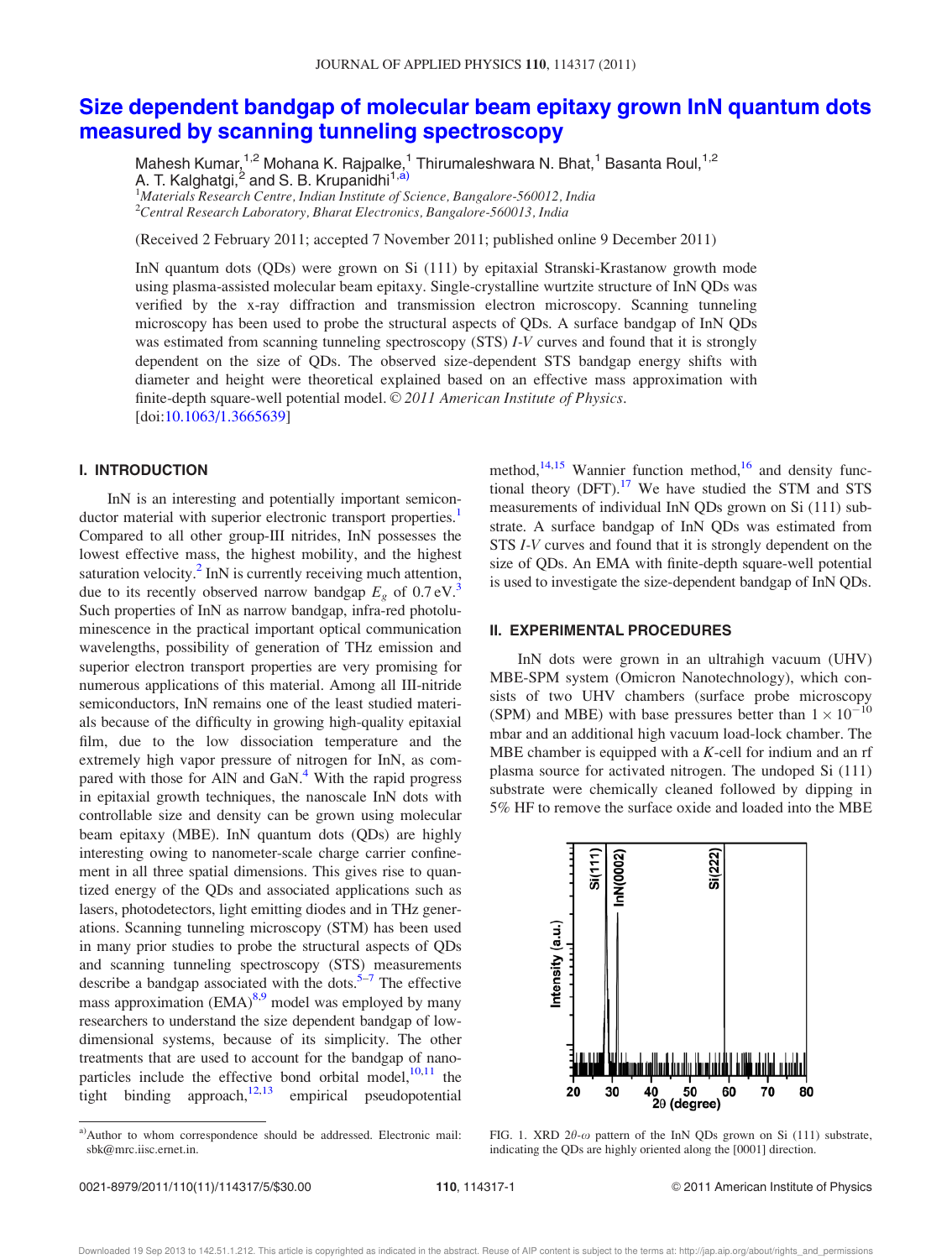

FIG. 2. (Color online) (a) STM image and (b) 3D STM images of InN QDs. The STM images were collected at room temperature under the tunneling current of 0.5 nA and sample bias  $-1.3$  V.

chamber via the load-lock chamber. The Si substrate was thermally cleaned at  $900^{\circ}$ C for several hours in ultrahigh vacuum. The deposition of InN consists of a two step growth method. The initial low temperature nucleation layer was deposited at  $400\degree$ C for 2 min. Further, the substrate temperature was raised to  $500\,^{\circ}\text{C}$  to fabricate the ODS. The duration of QDs growth was kept for 30 min. The beam equivalent pressure, nitrogen flow rate, and plasma power were kept  $1 \times 10^{-7}$  mbar, 0.7 sccm, and 350 W. After growth, the samples of uncapped InN dots were transferred under UHV to the adjacent SPM chamber for surface characterizations. STS data and STM current mode images were collected using commercially available Pt-Ir tips. Constant current mode of STM was conducted at room temperature under the tunneling current of  $0.5$  nA and sample bias  $-1.3$  V and STS was measured simultaneously on the top of individual dots applying  $-1.5$  to 1.5 V. Topographic images of dots were collected by scanning simultaneously in the forward and backward directions together with constant current images, to insure that no distortion of the dot shape occurred due to tip effects. The structural and surface morphologies of these QDs were characterized by x-ray diffraction (XRD) and field emission transmission electron microscopy (TEM). The PL spectra were recorded at 10 K using a closed cycle optical cryostat and He-Cd laser of 325 nm excitation wavelength with a maximum input power of 30 mW.

#### III. RESULTS AND DISCUSSION

Structural characteristics of the as-grown InN QDs were evaluated by XRD. Figure 1 shows  $2\theta$ - $\omega$  scan of the InN QDs grown on Si (111) substrate. From the figure it can be seen that except the substrate peaks, only (0 0 0 2) InN diffracted peak at  $2\theta = 31.35^{\circ}$  is present, indicating the InN QDs to be highly oriented along the [0 0 0 1] direction of the wurtzite structures. Figures  $2(a)$  and  $2(b)$  show twodimensional and three-dimensional (3D) STM images of InN QDs. The average size of InN QDs around  $\sim 8$  nm and density  $\sim 6 \times 10^{11}$  cm<sup>-2</sup> calculated from STM image. The STM images were collected at room temperature under the tunneling current of 0.5 nA and sample bias  $-1.3$  V. Figure 3(a) represents typical bright field TEM micrograph of InN QDs, from which the size of the QDs was determined  $(\sim 8 \text{ nm})$ . The corresponding high resolution TEM (HRTEM) image and selected area electron diffraction (SAED) of InN QDs are shown in Figs.  $3(b)$  and  $3(c)$ . The HRTEM shows one of the corner edges of a QD and the interplanar spacing, as observed from the fringe pattern of the HRTEM image, is 0.305 nm, which corresponds to the (1 0 0 0) lattice spacing of InN.<sup>18</sup> The SAED pattern shows clearly visible bright spots which represents that each QD is single crystalline. These data clearly demonstrate that the as-grown QDs are fairly single crystalline, and are crystallized hexagonally



FIG. 3. (a) Typical TEM image of InN QDs. (b) HRTEM of InN QDs and the d spacing is measured 0.305 nm, which corresponds to the [1000] lattice spacing of InN. (c) Selected area electron diffraction (SAED) pattern was taken along the [0001] direction.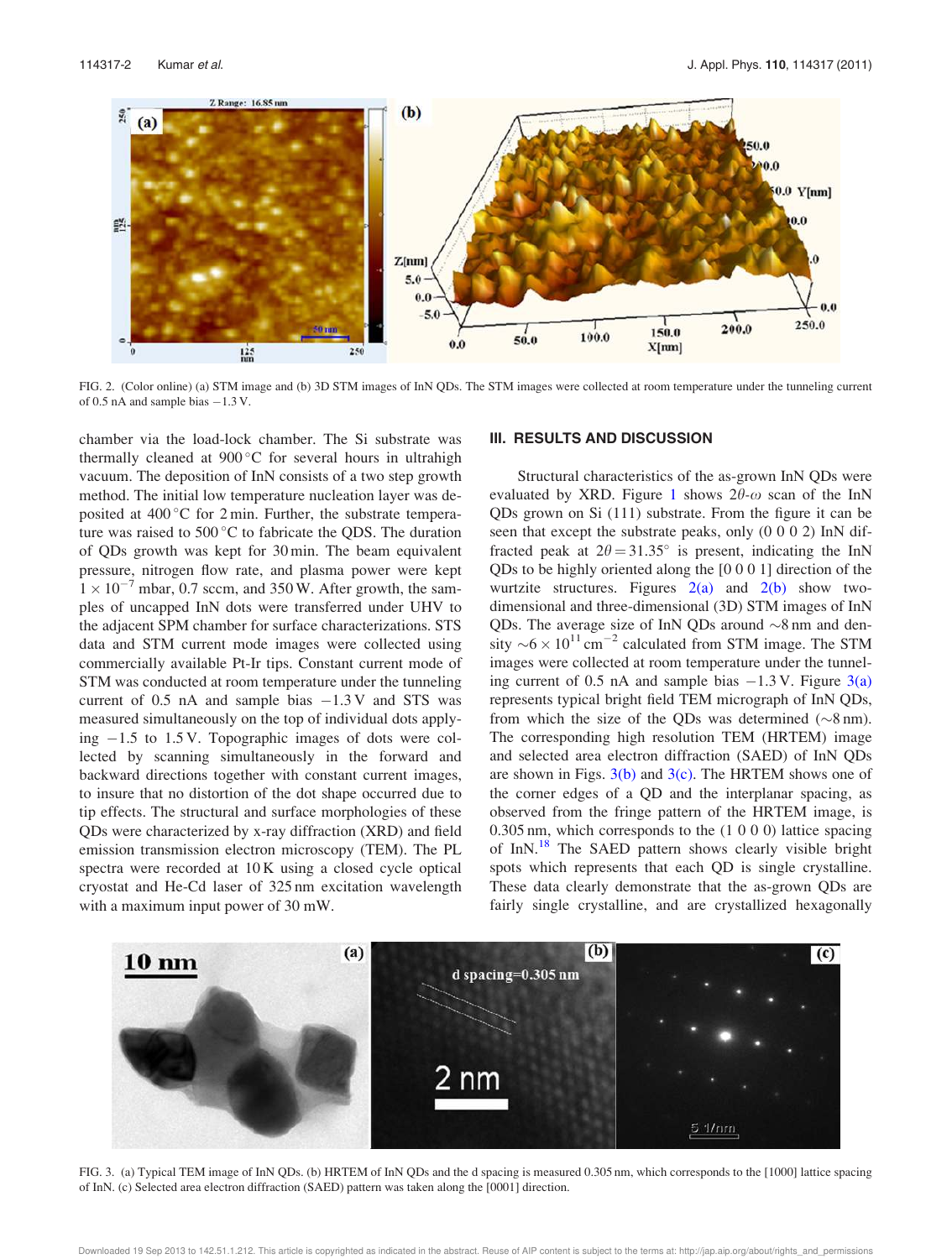along the [0 0 0 1] direction with uniform geometry. The InN QDs were grown by two step growth, first low temperature nucleation layer at  $400^{\circ}$ C and further high temperature growth at  $500^{\circ}$ C. At higher growth temperature the surface mobility of In atoms are higher and according to the theory of surface growth, high mobility of In adatoms results randomly distributed dots of different sizes. We have adopted low-temperature "first-step" growth procedure, during which, the nucleation of dots likely completed.

The I-V curves were measured on different sizes of InN QDs using STS. Typical STM images of individual QDs and

normalized conductance curves,  $\left(\frac{dI}{dV}\right)/(I/V) - V$ , are shown in Figs.  $4(a)$  and  $4(b)$ . Diameters of these QDs are different as shown in figure but heights are almost same. Figures  $5(a)$ and 5(b) show STM images of individual QDs and normalized conductance curves of almost same diameter  $(\sim 7 \text{ nm})$ and different heights. In these profiles, the negative and positive tunneling current onsets represent the valence and conduction band edges, respectively.<sup>19</sup> A surface bandgap was found in the range 0.67 to 0.85 eV by measuring the difference between these tunneling onset voltages, and was found to be strongly dependent on the size of QD's. The



FIG. 4. (Color online) (a) STM images and (b) normalized conductance curves,  $\frac{dI}{dV}$ ( $\frac{I}{l/V}$  of InN QDs of different sizes: (a) 4.5, (b) 7, (c) 12.2, (d) 20, (e) 25, and (f) 32 nm.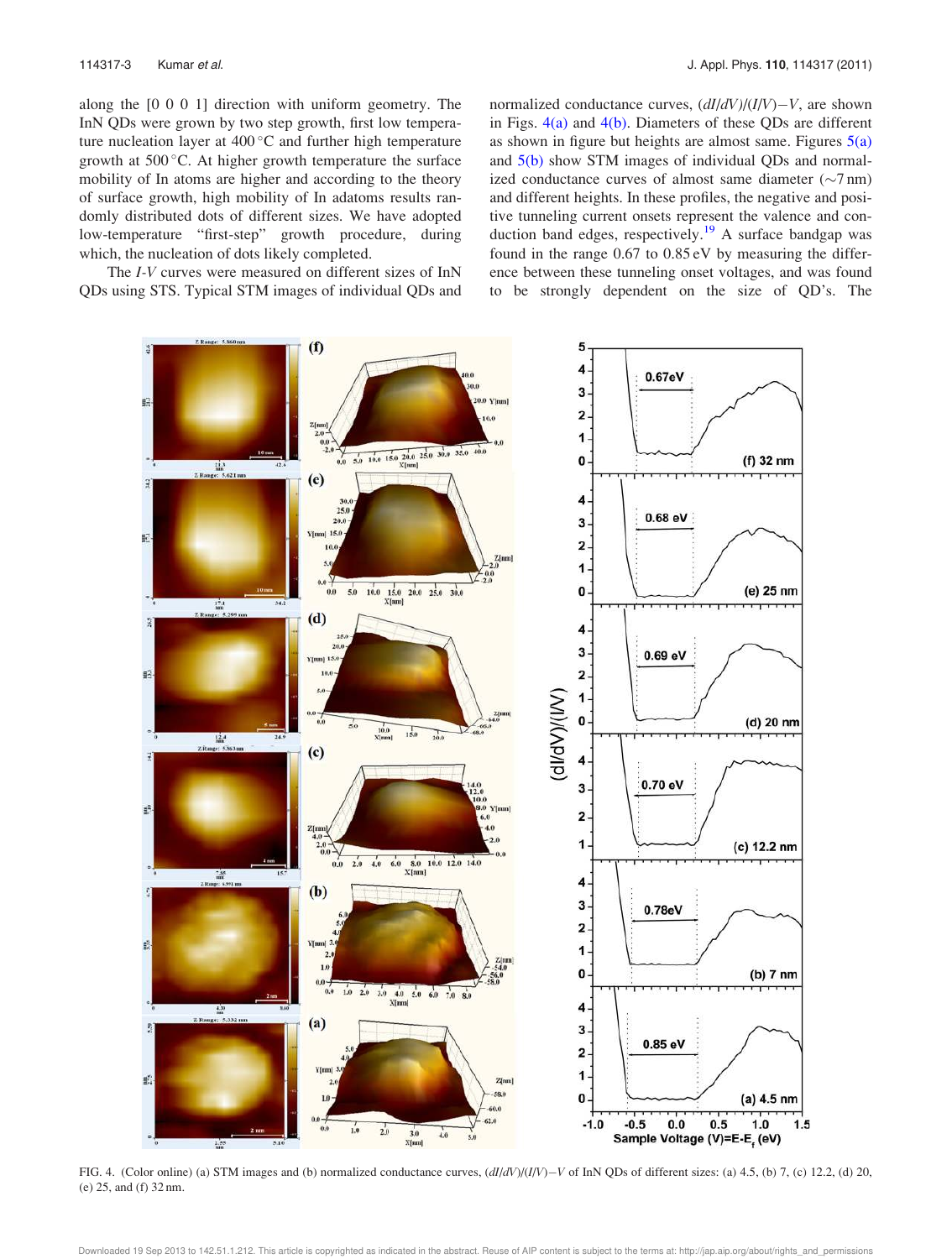

FIG. 5. (Color online) (a) STM images and (b) normalized conductance curves,  $(dI/dV)/(I/V) - V$  of InN QDs of almost same diameter and different heights: (a) 6, (b) 12.5, and (c) 20.4 nm.

normalized conductance curves,  $\frac{dI}{dV}\frac{dV}{dV} - V$  curve in Figs.  $4(b)$  and  $5(b)$  exhibit neither intense peaks in the bandgap nor metallic properties. Thus, intrinsic surface states within the bandgap can be ruled out. An electron accumulation at the surface requires the Fermi level to be above E<sub>C</sub>. However, in our case, E<sub>F</sub> is pinned  $\sim 0.2$  eV below E<sub>C</sub>. Thus, accumulation current cannot arise from a charge carrier accumulation zone in the conduction band. Recently, Ebert et al. (Ref. 20) reported a further possibility is the tipinduced accumulation of electrons in the defect states pinning the Fermi level. These defect states lie directly at the Fermi energy and even a very small tip-induced band bending can induce a carrier accumulation in these states. However, the accumulation current and its  $\left(\frac{dI}{dV}\right)/(I/V)$  signal are much smaller than those arising from the conduction and valence band states.

A theoretical estimation of the quantum size effect on a QD has been proposed by Nanda et al. (Ref. 21) based on a finite depth square well model and can be described by the following form:

$$
\beta a \cot \beta a = 1 - \left(\frac{m^*}{m_0}\right) - \sqrt{\left(\frac{m^*}{m_0}\right)} \left(\frac{V_0}{\Delta} - \beta^2 a^2\right) \quad (1)
$$

with

$$
\beta^2 = \frac{2m^*(E + V_0)}{\hbar^2} \quad \text{and} \quad \Delta = \frac{\hbar^2}{2m^*a^2},\tag{2}
$$

where  $m^*$  stands for the effective mass of the electron or hole; the electron effective mass is 0.042  $m_0^{22}$  and the hole

effective mass is 0.1  $m_0$ <sup>23</sup> respectively. The diameter of the QD is  $d = 2a$ , and  $V_0$  represents the confining potentials for electrons or holes. The electron confining potential is the electron affinity, which is  $5.8 \text{ eV}^{24}$  while it is 6.47 eV for the hole. The ground state transition between electrons and holes in a QD with radius  $a$  can be written as

$$
E_g(a) = E_e(a) + E_h(a) + E_{e-h}(a) + E_g(bulk), \quad (3)
$$

where  $E<sub>g</sub>(bulk)$  is the bandgap of bulk InN which is set to 0.67 eV in this work<sup>25</sup> and  $E_{e-h}$  is coulomb energy. For the



FIG. 6. (Color online) Calculated bandgap energy for InN QDs of various diameters and heights. The solid line represents the infinite potential theory, and the dotted line represents the electron and hole confining potential of 5.8 and 6.5 eV. The stars indicate experimental bandgap tuning with diameters and circles indicate experimental bandgap tuning with heights.